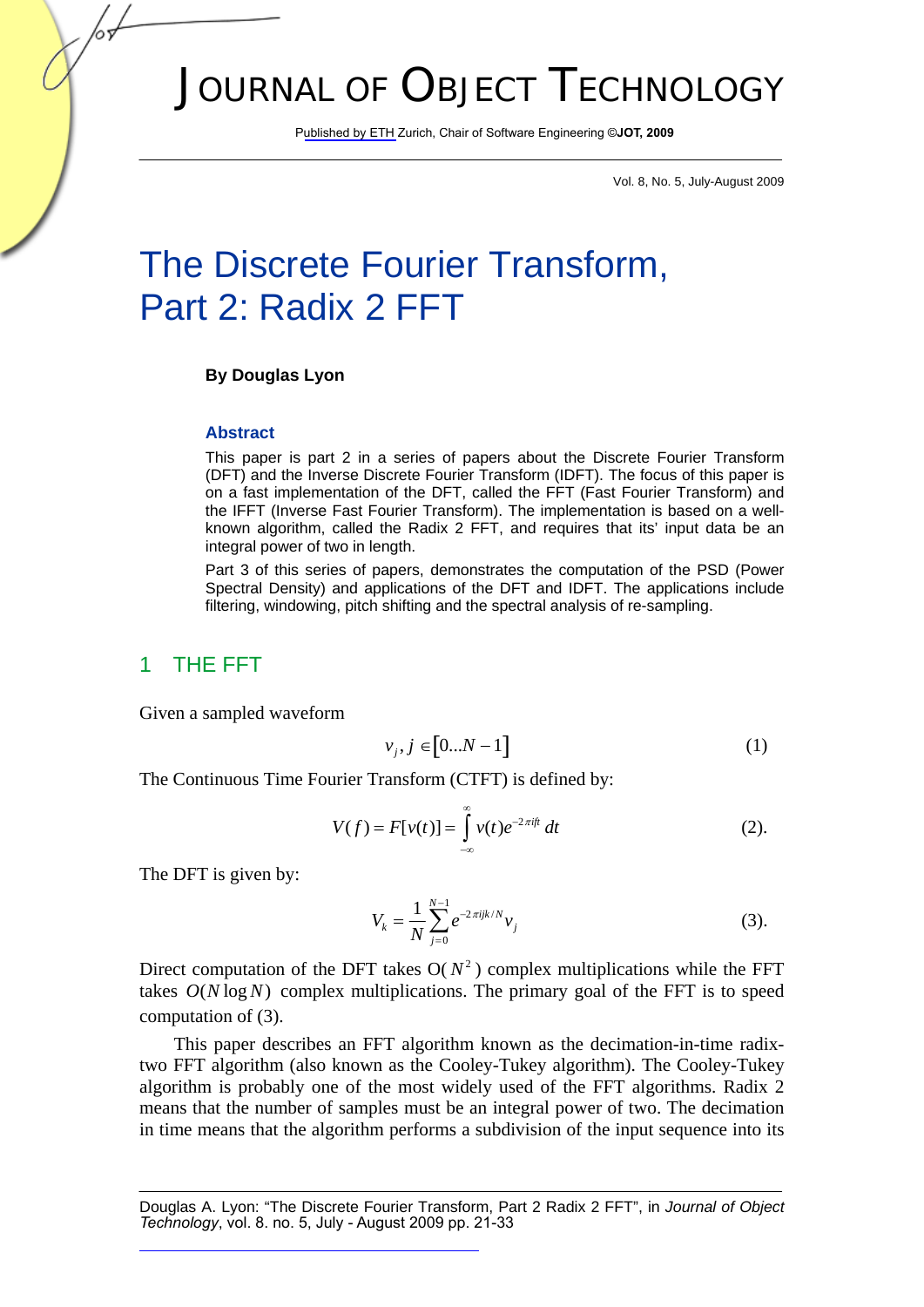odd and even members. We are able to perform this subdivision as a result of the Danielson-Lanczos Lemma:

$$
V_k = \frac{1}{N} \Big[ V_k^e + W^k V_k^o \Big] \qquad \forall_{k \in [0 \text{K } N-1]} \tag{4}
$$

Proof of the Danielson-Lanczos Lemma:

Let

$$
W = e^{-2\pi i/N} \text{ and } W^{jk} = e^{-2\pi ijk/N} \tag{5}
$$

so that

/оъ

$$
W^{jk} = W^j W^{j(k-1)} \tag{6}
$$

Substitute (5) into (3) to obtain

$$
V_k = \frac{1}{N} \sum_{j=0}^{N-1} W^{jk} v_j
$$
 (7).

We separate (7) into its odd and even components by altering how the samples are indexed:

$$
V_k = \frac{1}{N} \left[ \sum_{j=0}^{N/2-1} W^{2jk} v_{2j} + \sum_{j=0}^{N/2-1} W^{(2j+1)k} v_{2j+1} \right]
$$
(8)

Where (8) shows summations operating over the odd and even indices. For example, if

$$
j = 0, 1, 2, 3..., \tag{9}
$$

then

$$
2j = 0, 2, 4, 6...
$$
 and  $2j + 1 = 1, 3, 5...$  (10)

Factoring the exponents in (8) yields

$$
V_k = \frac{1}{N} \left[ \sum_{j=0}^{N/2-1} W^{2jk} v_{2j} + \sum_{j=0}^{N/2-1} W^{2jk} W^k v_{2j+1} \right]
$$
(11)

The  $W<sup>k</sup>$  term in the right most summation is not a function of the index, so that:

$$
V_k = \frac{1}{N} \left[ \sum_{j=0}^{N/2-1} W^{2jk} v_{2j} + W^k \sum_{j=0}^{N/2-1} W^{2jk} v_{2j+1} \right]
$$
(12).

To reflect the odd and even summations, (12) is rewritten as

$$
V_{k} = \frac{1}{N} \Big[ V_{k}^{e} + W^{k} V_{k}^{o} \Big] \qquad \forall_{k \in [0 \text{K } N-1]} \tag{13}.
$$

Q.E.D.

The implications of (13) are that we can divide the sequence into odd and even numbered samples. Thus the Danielson-Lancoz lemma enables a divide and conquer algorithm to recursively split the sample sequence in half. The computational result of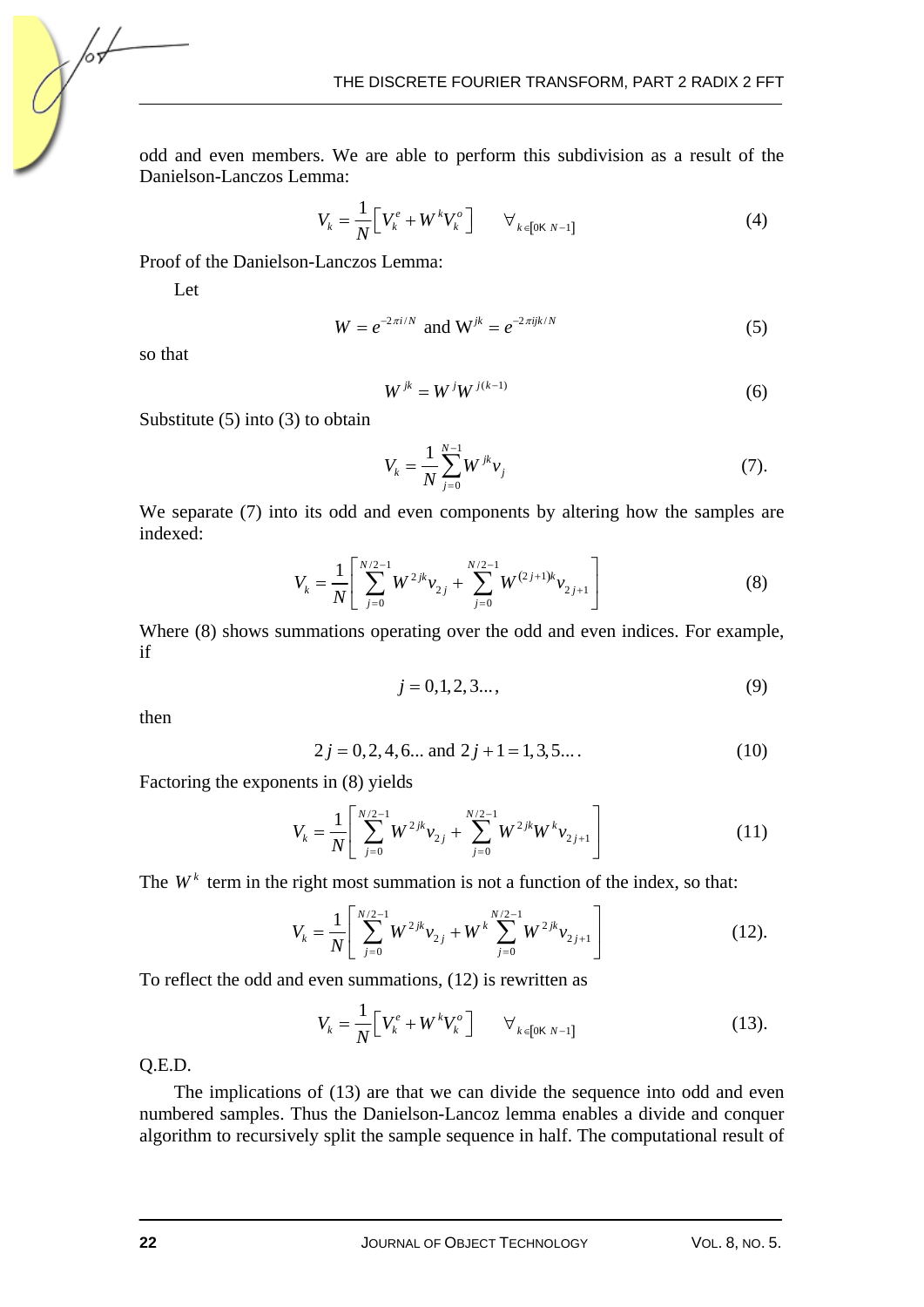the Danielson-Lancoz lemma is that the  $O(N^2)$  DFT may be computed in  $O(N \log N)$  time.

The Danielson-Lancoz lemma shows that a sequence must be divided up into its odd and even subsets. That these subsets must in-turn be divided into their subsets. This continues until we have only two members per subset. An illustration of this subdivision, for *N=8*, is shown in Figure 1.



Figure 1 Decimation in time.

It is natural to implement the decimation in time using recursive calls with odd and even sets. It has been shown, however, that a recursive implementation is six times slower than a non-recursive implementation [Gonzalez et al.]. Figure 2 shows the Cooley-Tukey algorithm using bit-reversal in order to decimate in time without recursion.

|   | A | В | С | C | B | А | bitr(N) |
|---|---|---|---|---|---|---|---------|
| O | 0 | 0 |   |   |   |   |         |
|   | 0 | 0 |   |   | 0 | 0 |         |
| 2 |   |   |   |   |   |   | 2       |
| 3 | Ⴖ |   |   |   |   |   | 6       |
| 4 |   | ი |   |   |   |   |         |
| 5 | 4 |   |   |   | Ⴖ |   | 5       |
| 6 | л |   | Ω | ი |   |   | 3       |
|   | и |   |   |   |   |   |         |

Figure 2. An Example of how to decimate by bit reversal

To arrive at the bit reversal, we implement a Java method in the FFT class:

```
 int bitr(int j) { 
     int ans = 0; 
    for (int i = 0; i< nu; i++) {
            ans = (ans \le 1) + (ja1);j = j>>1; } 
     return ans; 
 }
```
The *bitr* method works by linking together two software shift-registers, as shown in Figure 3.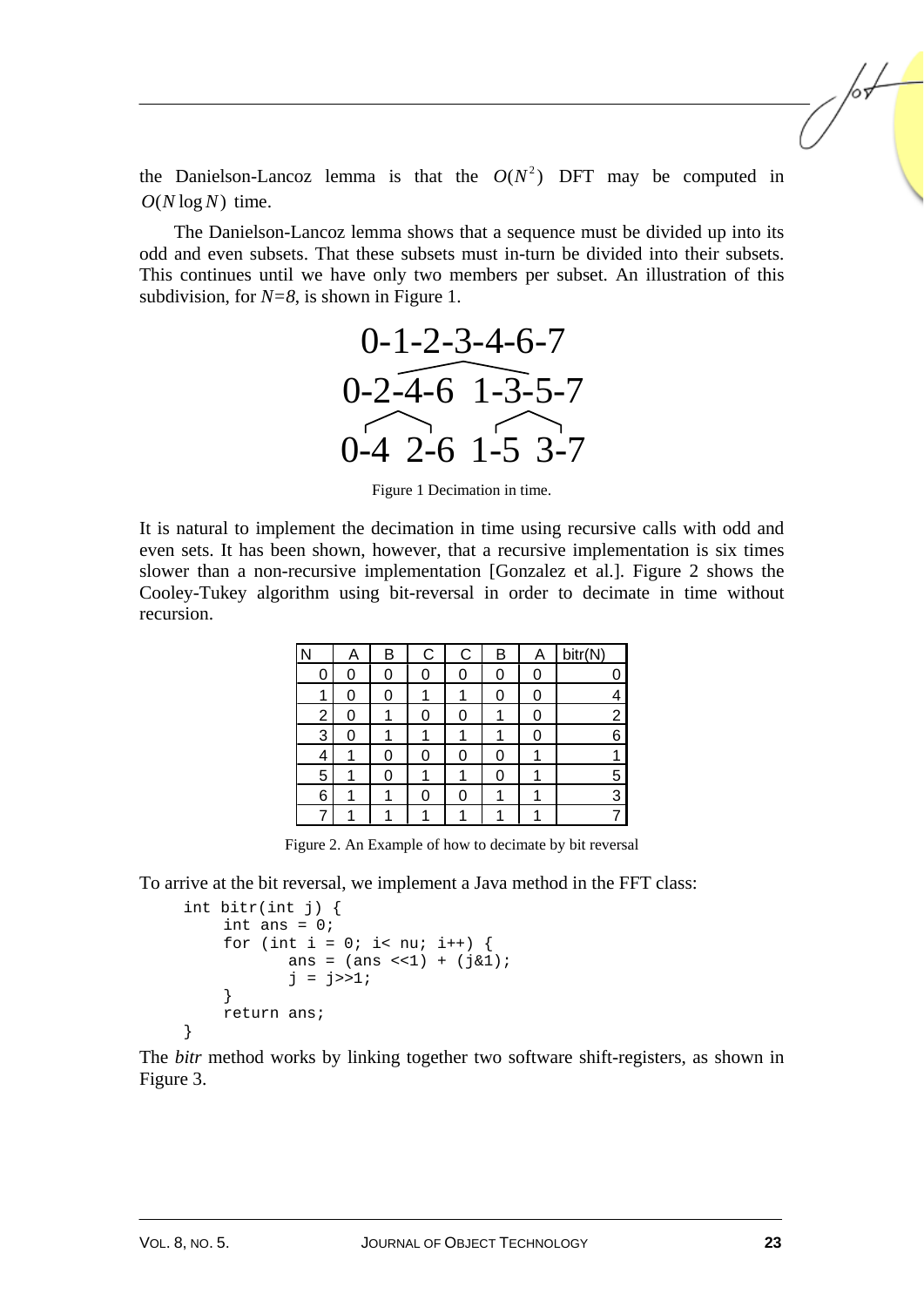$j_n$  *j*<sub>n−1</sub>**K** *j*<sub>1</sub> *j*<sub>0</sub> *a<sub>n</sub> a*<sub>*n*−1</sub>**K** *a*<sub>1</sub> *a*<sub>0</sub>



After the decimation in time is performed, the balance of the computation is optimization hacks and housekeeping. For example, a simplification results from  $V_k$ being periodic in *N* so that  $V_{k+N} = V_k$ .

Proof:

Recall that the DFT is given by:

$$
V_k = \frac{1}{N} \sum_{j=0}^{N-1} e^{-2\pi i j k/N} v_j
$$
 (14)

so that

/оъ

$$
V_{k+N} = \frac{1}{N} \sum_{j=0}^{N-1} e^{-2\pi i j (k+N)/N} v_j
$$
 (15)

Expanding the exponents and simplifying using

$$
V_{k+N} = \frac{1}{N} \sum_{j=0}^{N-1} e^{-2\pi i j k/N} e^{-2\pi i j N/N} v_j
$$
 (16)

with  $e^{-2\pi i j} = \cos(-2\pi j) + i\sin(-2\pi j) = 1$  yields:

$$
V_{k+N} = \frac{1}{N} \sum_{j=0}^{N-1} e^{-2\pi i j k/N} v_j
$$
 (17)

with 
$$
V_{k+N} = V_k
$$
 (18)

Q.E.D.

In addition, it can be shown that

$$
W^{k+N/2} = -W^k \qquad 0 \le k \le N/2 \tag{19}
$$

Proof:

Using

$$
W=e^{-2\pi i/N}
$$

So that

$$
e^{-2\pi i(k+N/2)/N} = \cos(-2\pi (k+N/2)/N) + i\sin(-2\pi (k+N/2)/N)
$$

with

$$
\cos(-2\pi(k+N/2)/N) = \cos(2\pi k/N + \pi) = -\cos(2\pi k/N)
$$
  
\n
$$
\sin(-2\pi(k+N/2)/N) = \sin(2\pi k/N + \pi) = -\sin(2\pi k/N)
$$
 (20)

this leads to: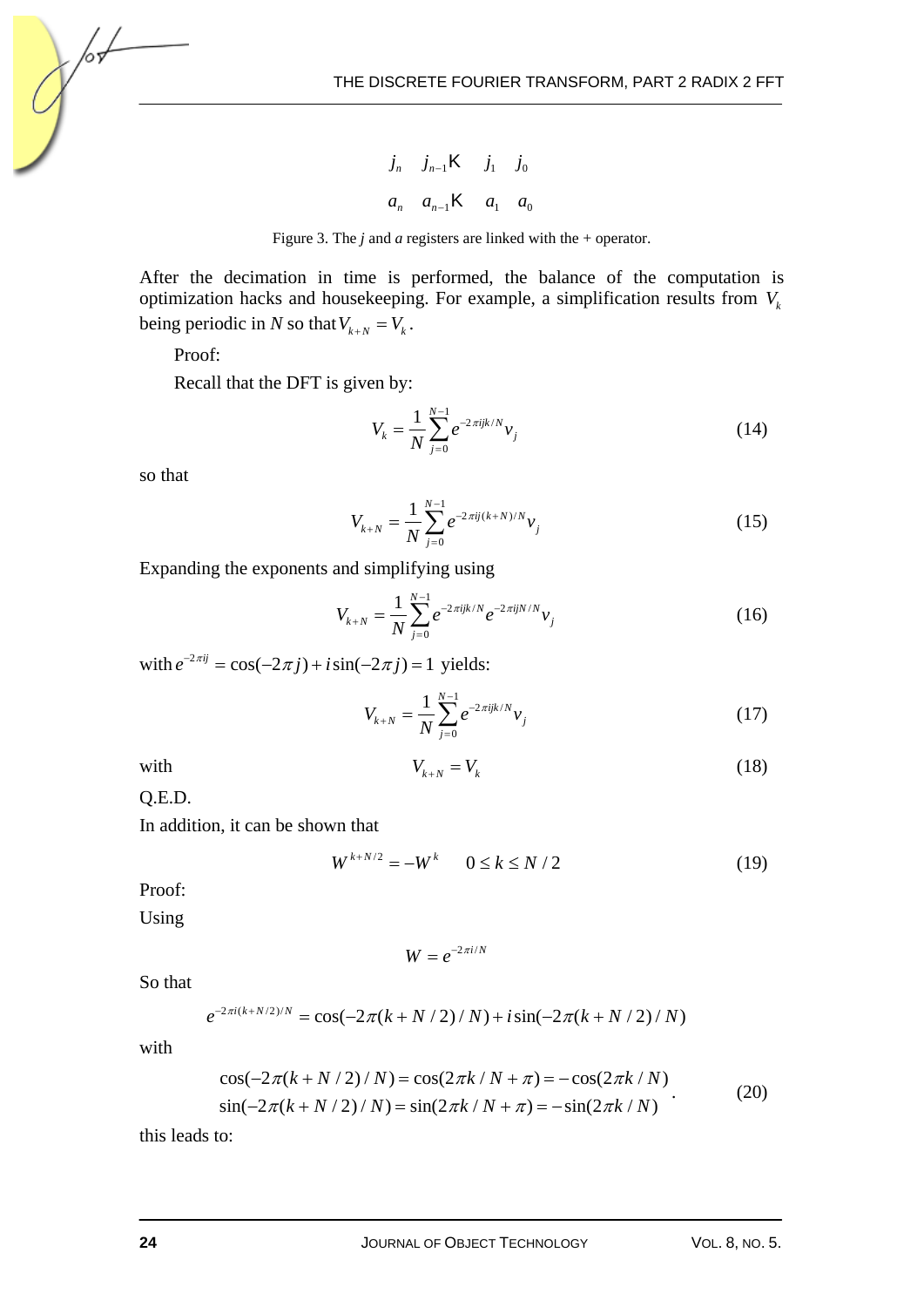$$
W^{k+N/2} = -W^k \qquad 0 \le k \le N/2
$$

Q.E.D.

A further efficiency may be had by the use of the recurrence relation

$$
W^{j}W^{j(k-1)} = W^{j}W^{jk-j} = W^{j}W^{jk}W^{-j} = W^{jk}
$$
\n(21).

Proof:

$$
W^{jk} = e^{-2\pi i jk/N} = \cos(-2\pi jk/N) + i\sin(-2\pi jk/N)
$$
  
\n
$$
W^{jk} = \cos(-2\pi jk/N) + i\sin(-2\pi jk/N)
$$
  
\n
$$
W^{jk} = \left[\cos(-2\pi j/N) + i\sin(-2\pi j/N)\right]
$$
  
\n
$$
*\left[\cos(-2\pi j(k-1)/N) + i\sin(-2\pi j(k-1)/N)\right]
$$
  
\n
$$
W^{jk} = W^{j}W^{j(k-1)}
$$
\n(22)

Alternative Proof:

$$
W^j W^{j(k-1)} = W^j W^{jk-j} = W^j W^{jk} W^{-j} = W^{jk}
$$

Q.E.D.

The real and imaginary parts of (22) are given by

$$
real(z_1z_2) = x_1x_2 - y_1y_2
$$

so that

$$
W_r^{jk} = W_r^j W_r^{j(k-1)} - W_i^j W_i^{j(k-1)}
$$
\n(23)

and the imaginary part of (22) is given by:

$$
imaginary(z_1z_2) = x_1y_2 + y_1x_2
$$

so that

$$
W_i^{jk} = W_r^j W_i^{j(k-1)} + W_i^j W_r^{j(k-1)}
$$
\n(24).

Equations (23) and (24) form the basis of the recurrence relationships that enables the quick computation of the next  $W^{jk}$  based on the previous  $W^{jk}$ . An implementation of (24) follows:

| 1.  | // $(eq 23)$ and $(eq 24)$             |
|-----|----------------------------------------|
| -2. | wtemp = $Wjk$ r;                       |
| 3.  | Wjk_r = Wj_r * Wjk_r - Wj_i * Wjk i;   |
| 4.  | $Wjk_i = Wj_r * Wjk_i + Wj_i * wtemp;$ |

Line 2 shows the introduction of *wtemp*, a temporary variable that facilitates the computation of the multiplication of the two complex numbers.

/or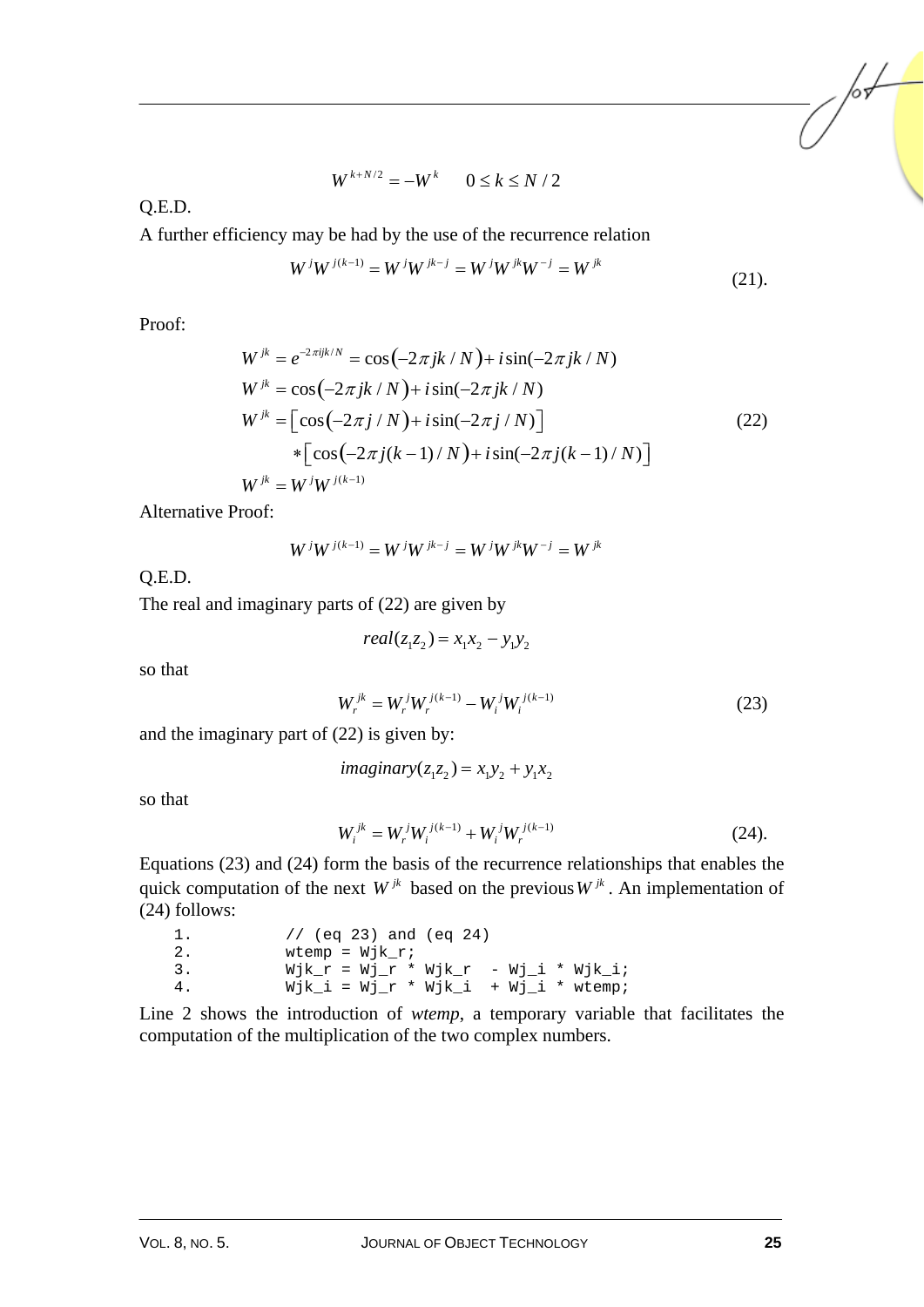## 2 THE FFT CLASS

∕०ऽ

The grapher package provides a simple interface to make an automatically scaled graph. Generally only a single method is invoked. This is best shown by the following example:

```
public void makeHanning () { 
  double window[]; 
     window = makeHanning(256);
      Graph.graph(window, 
                                 "The Hanning window","f"); 
  }
```
Where the "The Hanning window" string appears along the x-axis and "f" appears on the y-axis. The Graph.graph may be invoked directly because the graph method is static. Also, it only graphs an array of type double.

#### **2.1. Class Summary**

```
package lyon.audio; 
import java.io.*; 
import java.awt.*; 
import grapher.Graph; 
import futils.bench.Timer; 
public class FFT extends Frame { 
public FFT(int N) 
public FFT() 
public void graphs() 
public void graphs(String t) 
public void setTitle(String t) 
public static double getMaxValue(double in[]) 
public static int log2(int n) 
public static double[] arrayCopy( double [] in) 
public double [] computePSD () 
public double[] dft(double v[]) 
public double[] idft() 
public double [] getReal() 
public double [] getImaginary() 
public void forwardFFT(double in_r[], double in_i[]) 
public void reverseFFT(double in_r[], double in_i[]) 
public void printArray(double[] v,String title) 
public void printArrays(String title) 
public void printReal(String title) 
public static void main(String args[]) 
public static void timeFFT() 
public static void testFFT() 
public static void testDFT() 
}
```
#### **2.2. Class Usage**

The FFT class maintains internal data arrays that are stored as doubles. These arrays are private and are used to assist computations. Further, the in-place Cooley-Tukey algorithm employed for the fast transform is destructive for the original data. The FFT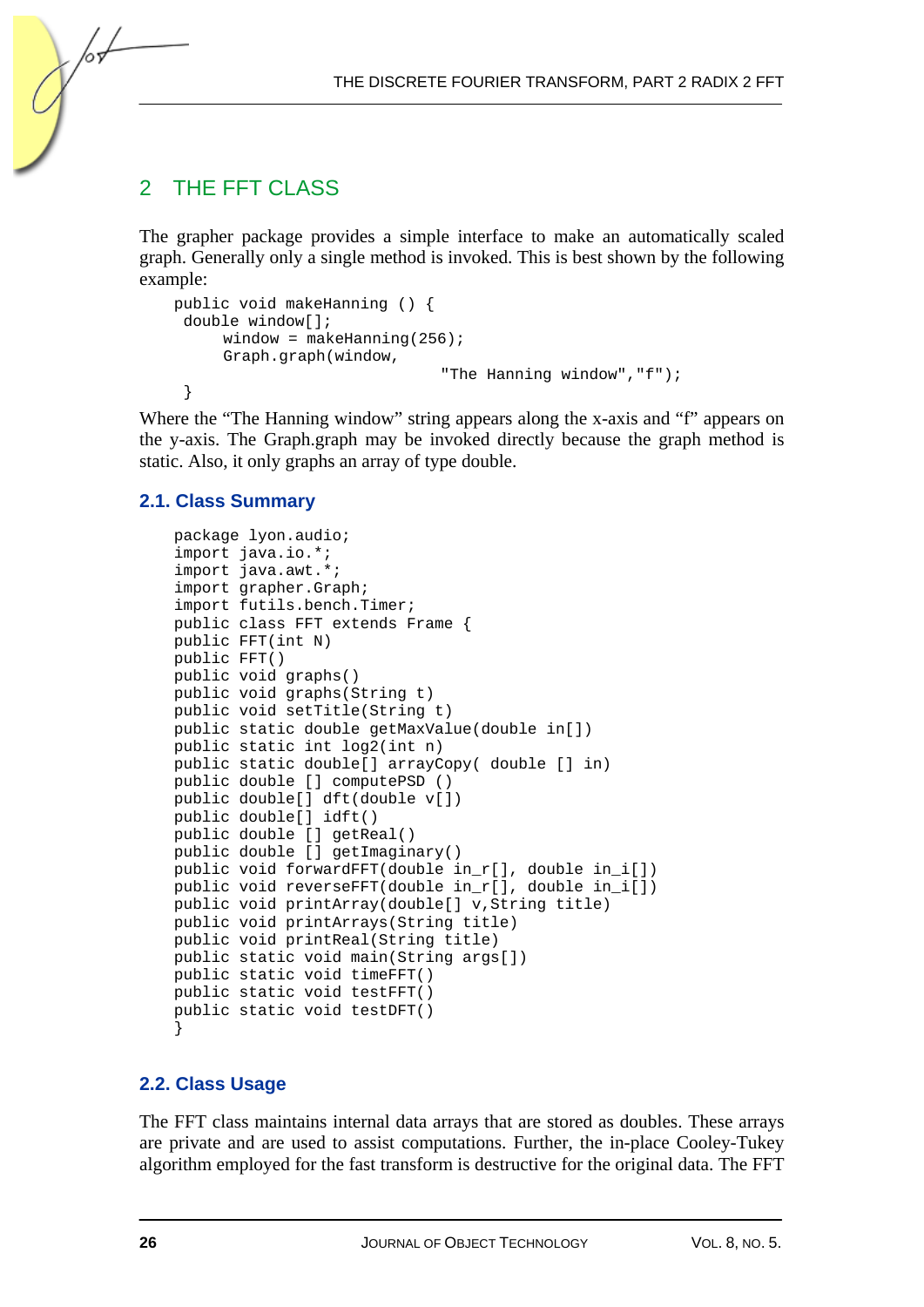class in the lyon.audio package uses doubles for all computations. This class is for 1- D (audio) transforms.

Suppose the following variables are predefined:

```
FFT f; 
int N = 8;
double inputArray[]; 
String title = "My data title"; 
double aDoubleArray[]; 
double in_r[]; 
double in_i[];
```
To make a new instance of the FFT class, and allocate two internal arrays of double, each of length N:

 $f = new FFT(N);$ 

To make a new instance of the FFT class, with no memory allocation:

 $f = new FFT()$ ;

To graph the real and imaginary data arrays:

```
f.graphs();
```
To graph the real and imaginary data arrays with a title:

```
f.graphs(title);
```
To set the title for the graphs:

f.setTitle(title);

To get the maximum value of an inputArray:

FFT.getMaxValue(inputArray);

To compute the floor of the log of an int to base 2:

```
int numberOfBits = FFT.log2(N);
```
To copy an array of double:

aDoubleArray = FFT.arrayCopy(inputArray);

To compute the psd (power spectral density) of the last dft or fft:

aDoubleArray = f.computePSD();

To non-destructively compute the dft of an input array and return the psd: aDoubleArray = f.dft(inputArray);

DFT, IDFT, FFT and IFFT alter the internal data structures in an instance of the FFT class. To get the real part of the last transform:

aDoubleArray = f.getReal();

To get the imaginary part of the last transform:

 $a$ DoubleArray = f.getImaginary();

To take the idft of the internal data and return the real part:

 $a$ DoubleArray =  $f.idft()$ ;

To take the forward fft on two input arrays, destructively:

f.forwardFFT(in r, in i);

To take the inverse FFT on two input arrays, destructively

f.reverseFFT(in r, in i);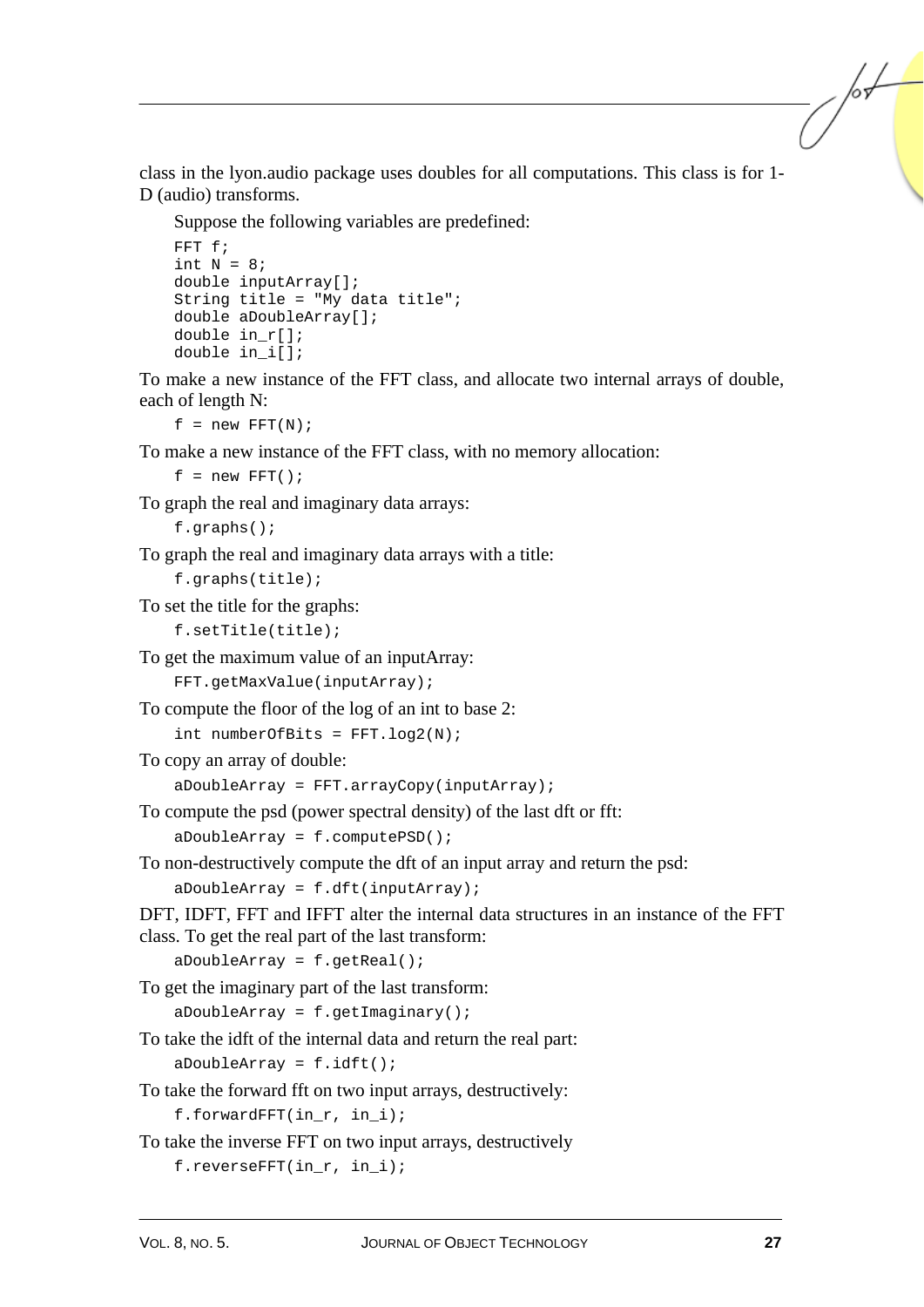To print an array of double, with a title:

```
f.printArray(aDoubleArray, title);
```
To print the internal real and imaginary arrays, with a title:

```
f.printArrays(title);
```
To print the internal real array, with a title:

```
f.printReal(title);
```
To test the DFT, IDFT, FFT and IFFT:

```
FFT.main();
```

```
To time the FFT:
```
/or

```
FFT.timeFFT();
```

```
To test the FFT:
```

```
FFT.testFFT();
```

```
To test the DFT:
```
FFT.testDFT();

### **2.3. Testing the FFT and IFFT**

The FFT class has a static method that permits the testing of the DFT, IDFT, FFT and IFFT. It also performs timing for a transform of 2048 doubles. To run this test, you must invoke

```
FFT.main();
```
The code for the FFT.main method follows:

```
 public static void main(String args[]) { 
     testDFT(); 
     timeFFT(); 
     testFFT(); 
 }
```
The test methods are run on an 8 point input array consisting of a linear ramp. This is to provide a short sequence of input data that can be verified by printing. The timing is performed on 2048 samples stored in two arrays of 2048 doubles each (real and imaginary). The output of the main method follows:

```
Executing DFT on 8 points... 
Executing IDFT on 8 points... 
j x1[j] re[j] im[j] v[j] 
0 0 3.5 0 -3.10862e-15
1 - 0.5 1.20711 1
2 2 -0.5 0.5 2.00000 
3 3 -0.5 0.207107 3 
4 4 -0.5 0 4 
5 5 -0.500000 -0.207107 5 
6 6 -0.500000 -0.5 6 
7 7 -0.5 -1.20711 7 
fft: bit reversal 
Time for 2048point fftTime 0.178000 sec 
fft: bit reversal 
Time for 2048point ifftTime 0.164000 sec 
Starting 1D FFT test... 
fft: bit reversal
```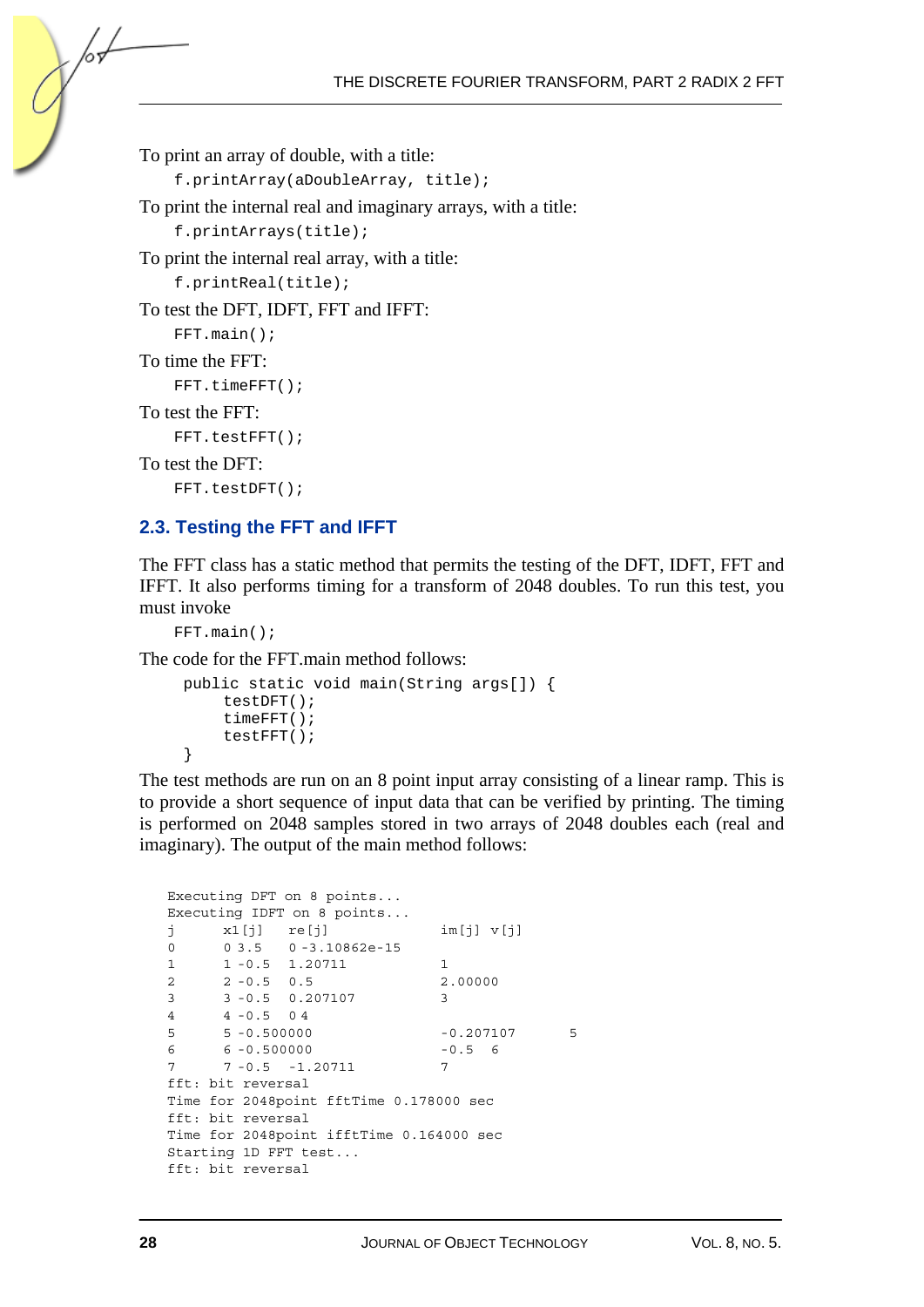| fft: bit reversal |                 |                      |            |         |
|-------------------|-----------------|----------------------|------------|---------|
| İ                 | x1[i]           | re[j]                | im[j]v[j]  |         |
| $\Omega$          | 03.500          |                      |            |         |
| 1                 |                 | $1 - 0.5$ 1.20711    | 1,00000    |         |
| 2                 | $2 - 0.5$ 0.5   |                      | 2.00000    |         |
| 3                 | $3 - 0.500000$  |                      | 0.207107   | 3.00000 |
| 4                 | $4 - 0.5$ 04    |                      |            |         |
| -5                |                 | $5 - 0.5 - 0.207107$ | 5          |         |
| 6                 | $6 - 0.5 - 0.5$ |                      | 6          |         |
|                   | $7 - 0.500000$  |                      | $-1.20711$ |         |

The reader will see that the input and output are highly correlated for both the DFT and FFT. The surprising thing is how accurate these two radically different algorithms and implementations are. Also, recall that the execution times for the DFT was benchmarked at 55 seconds. The FFT implementation is run in 0.178 seconds, a 308 times speed up. Keep in mind, at 8000 samples per second, the 2048 samples represent 0.256 seconds of data. Also, on a limited data rate connection (such as a 28.8 kbps modem) the time to transmit the data is  $2048*8$  bits  $/28800$  bits/sec = 0.56 seconds. We suggest that many dial-up users experience a slower connection than the maximum their modem permits. Thus, there is a window of opportunity for devising a real-time codec (IN JAVA!!) able to perform FFT based compression algorithms. An algorithm based on transform compress typically takes the original data, performs the forward transform, selects coefficients, quantizes and then transmits. Data is recovered by taking the coefficients and performing an inverse transform. Very Low Bit Rate Voice Compression (VLBRVC) is a rich and growing field that lies beyond the scope of this paper. See http://www.bdti.com/faq/dsp\_faq.htm for an FAQ that relates to this and other DSP topics.

### **2.4. Implementing the FFT.testFFT**

The following code shows how to use the FFT class to perform a forward and inverse FFT. The static nature of the testFFT method indicates that invocation may be performed without making an instance of the FFT class.

Line 3 makes an instance of the FFT class, without performing any allocation for the internal data structures. Thus the allocation and copying of arrays is performed outside of the *forwardFFT* methods. This is due, in part, to the destructive nature of the in-place Cooley-Tukey FFT algorithm. The trade-off is that the programmer must keep track of the data that is being processed by the forwardFFT. The alternative is to automatically copy arrays, perform the in-place forwardFFT, then return the copies. Our findings indicate that the dynamic allocation of memory (particularly during the image processing, seen later in this book) can slow performance by up to 100 times! Thus, the house keeping chores performed by the programmer are warranted by a leap in performance.

1. public static void testFFT()

```
2. System.out.println("Starting 1D FFT test...");
```

```
3. FFT f = new FFT();
```
Line 4 may be altered to any number of samples, N, but a large N will result in a large printout.

4. int  $N = 8i$ 5. int numBits =  $f.log2(N);$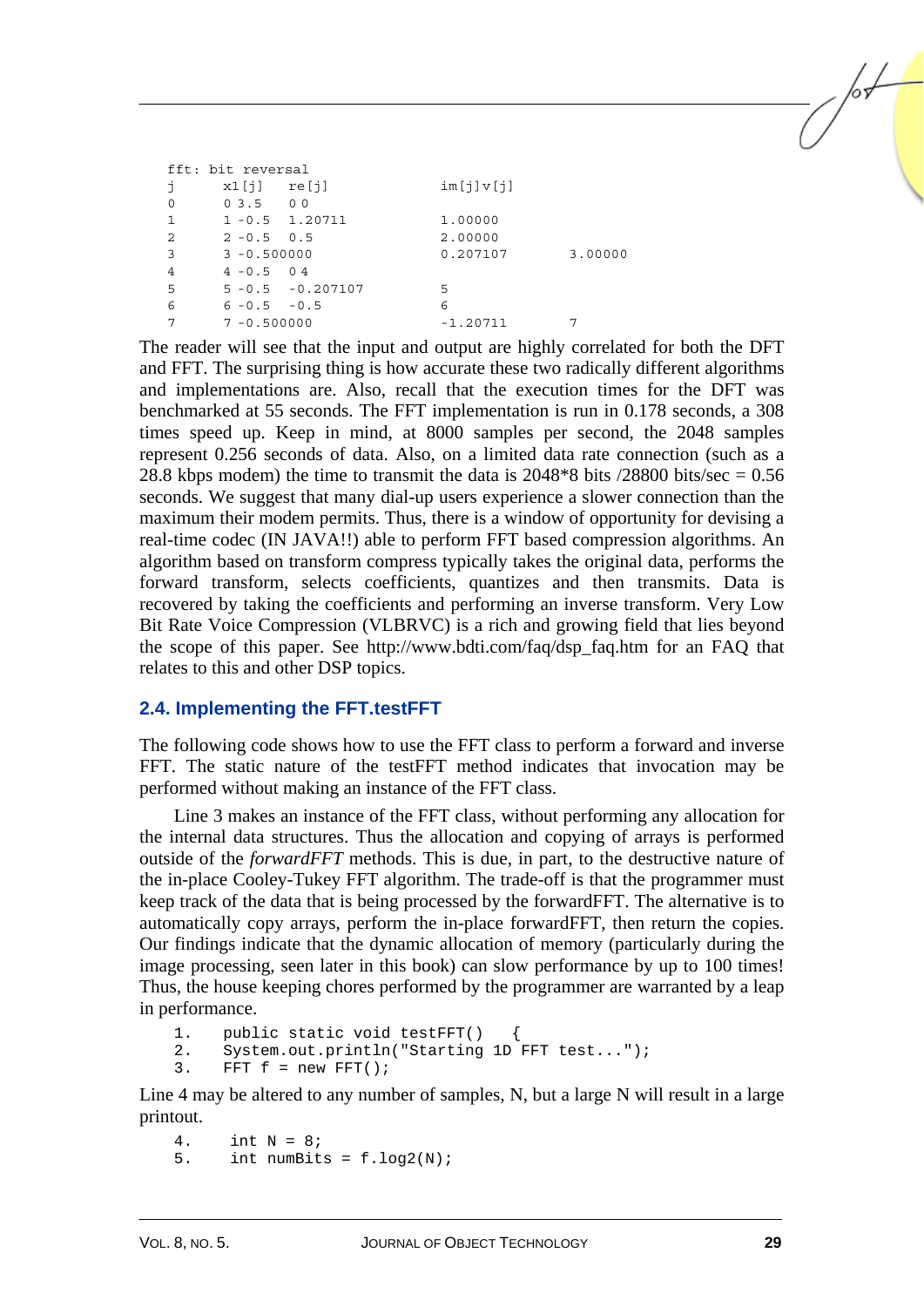Lines 6-8 set up the input data to be a ramp that varies from 0 to N.

```
6. double x1[] = new double[N];<br>7. for (int i=0; i<N; i++)
7. for (int j=0; j<N; j++)<br>8. x1[i] = i;x1[j] = j;
```
hч

Now the housekeeping. The programmer, interested in keeping copies of the original data, the result of the forward FFT and the result of the inverse FFT, must allocate four arrays! This is an unusual case, as it requires that all intermediate results be kept for checking purposes. Normally, production code would not have to keep all intermediate results.

```
9. double[] in_r = new double[N];
10. double[] in i = new double[N];
```
The in\_r and in\_i arrays are copies of the input data, with the imaginary component equal to zero. Real data (like audio data) often has a zero imaginary component. There are algorithms that can save significant time by taking advantage of the zero imaginary part of the input data. This requires a different FFT implementation.

```
11. double[] fftResult_r = new double[N];<br>12. double[] fftResult_i = new double[N];double[] fftResult_i = new double[N];
13. // copy test signal. 
14. in_r = \text{arrayCopy}(x1);
```
Line 14 copies the input data into in\_r.

15. f.forwardFFT(in\_r, in\_i);

Line 15 replaces in\_r and in\_i with the forward FFT results.

```
16. // Copy to new array because IFFT will 
17. // destroy the FFT results. 
18. fftResult_r = \text{arrayCopy}(in_r);19. fftResult_i = arrayCopy(in_i); 
20. f.reverseFFT(in_r, in_i); 
21. System.out.println("j\tx1[j]\tre[j]\tim[j]\tv[j]");
22. for(int i=0; i<N; i++) {
23. System.out.println( 
24. i + "\t" +
25. x1[i] + "\t" + 
26. fftResult_r[i] + "\t" +
27. fftResult_i[i] + "\setminus t" +
28. \quad \text{in\_r[i]};29. }
30. }
```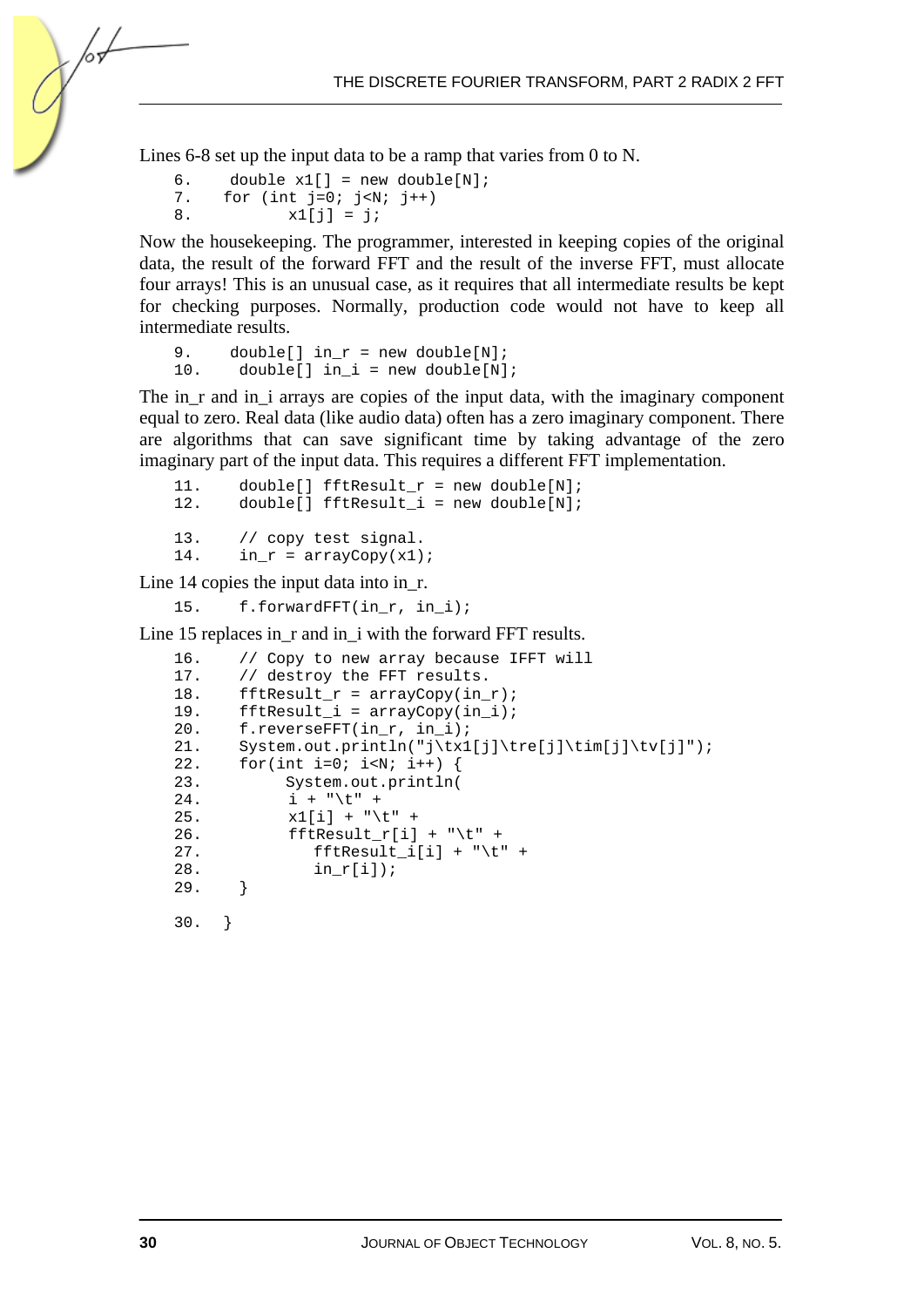| Ν     | dft rate | fft rate |
|-------|----------|----------|
| 2     | 65       | 25       |
| 4     | 250      | 65       |
| 8     | 500      | 64       |
| 16    | 1000     | 103      |
| 32    | 2000     | 344      |
| 64    | 2000     | 821      |
| 128   | 4129     | 1174     |
| 256   | 1641     | 2753     |
| 512   | 1561     | 10894    |
| 1024  | 992      | 5044     |
| 2048  | 512      | 32508    |
| 4096  | 260      | 65016    |
| 8192  | 127      | 256000   |
| 16384 | 61       | 207392   |
| 32768 | 30       | 300624   |
| 65536 | 15       | 595782   |

Figure 1. Run Rate of the DFT vs the FFT

Figure 1 shows the rate of the DFT and FFT as a function of array length. The rate is given in floating point sample, per second, on a T2300 Intel CPU running at 1.66 Ghz with 504 MB of RAM under JDK 1.5. We ran the benchmarks again in Figure 2

| N              | dft  | fft  |
|----------------|------|------|
| $\overline{2}$ | 286  | 83   |
| 4              | 444  | 129  |
| 8              | 889  | 104  |
| 16             | 1778 | 485  |
| 32             | 3200 | 561  |
| 64             | 3556 | 1085 |
| 128            | 3459 | 1208 |
| 256            | 3413 | 2226 |
| 512            | 2498 | 2860 |
| 1024           | 1513 | 4146 |
| 2048           | 803  | 6282 |
| 4096           | 409  | 4506 |
| 8192           | 204  | 7628 |
| 16384          | 100  | 7907 |
| 32768          | 49   | 5221 |
| 65536          | 25   | 6369 |

Figure 2. Run Rate of the DFT vs the FFT

Figure 2. shows Intel Core 2 CPU T7200 @2.00GHz with 1 GB RAM running JVM 1.6.0\_07". We also see a great deal of variation in the benchmarking between the different JVMs and machines.

/or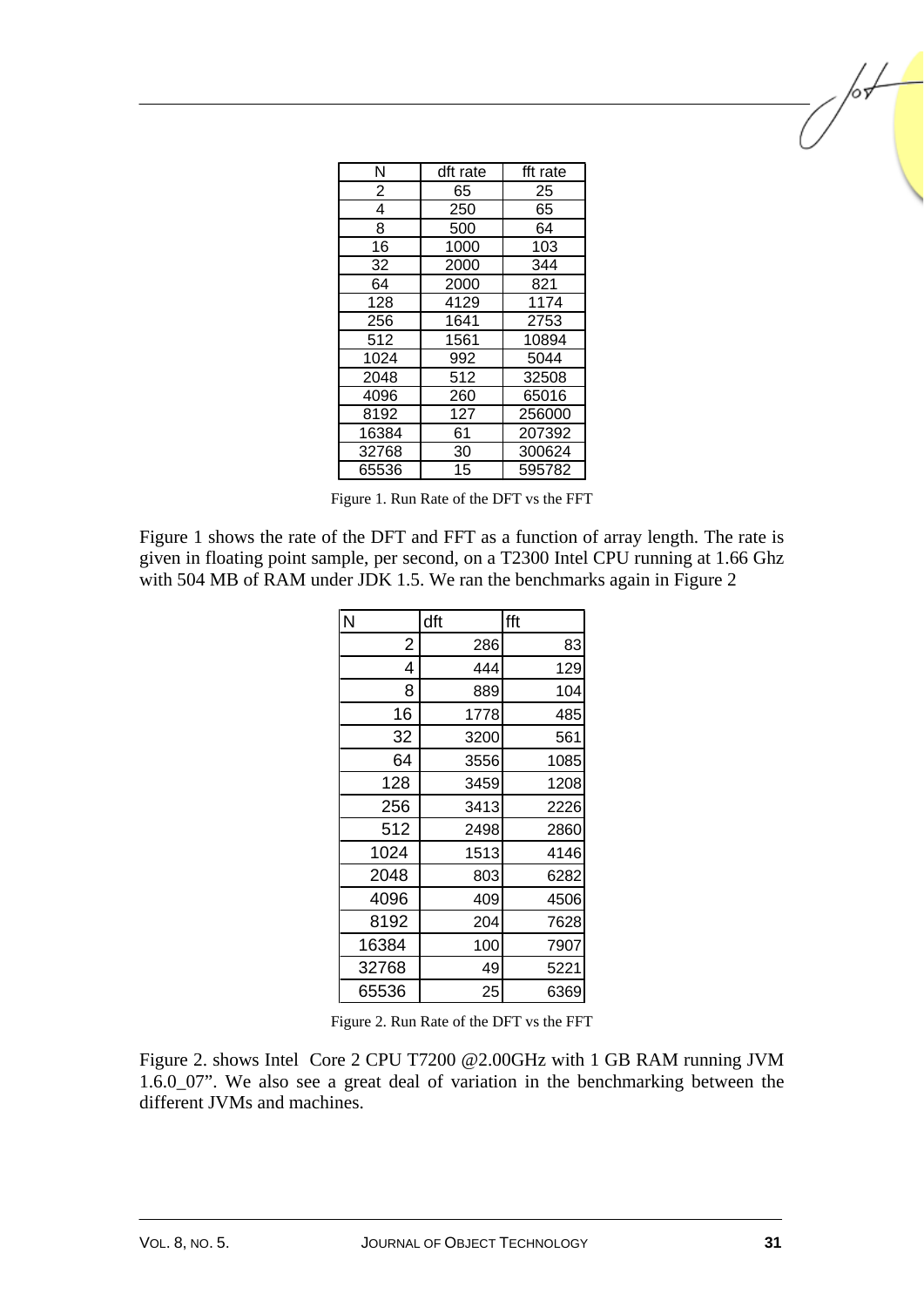

Figure 3. Comparing FFT vs DFT, Log scale

Figure 3 shows a crossover that exists between the DFT and the FFT. Plotted on a log scale, as a function of N, for values below 512 samples, the DFT is faster than the FFT, and should be the preferred means of performing the Fourier transform.

## 3 SUMMARY

This paper demonstrates that, for small numbers of samples (less than 512) the DFT is preferred over the FFT. We have also seen a great deal of variation in the performance of the benchmark, as we change from one JVM to another. Finally, we have created a new means of measuring the rate of the transform, the number of samples per second processed. This is of direct concern to those who are interested in real-time processing of signals as well as those who are interested in faster algorithms.